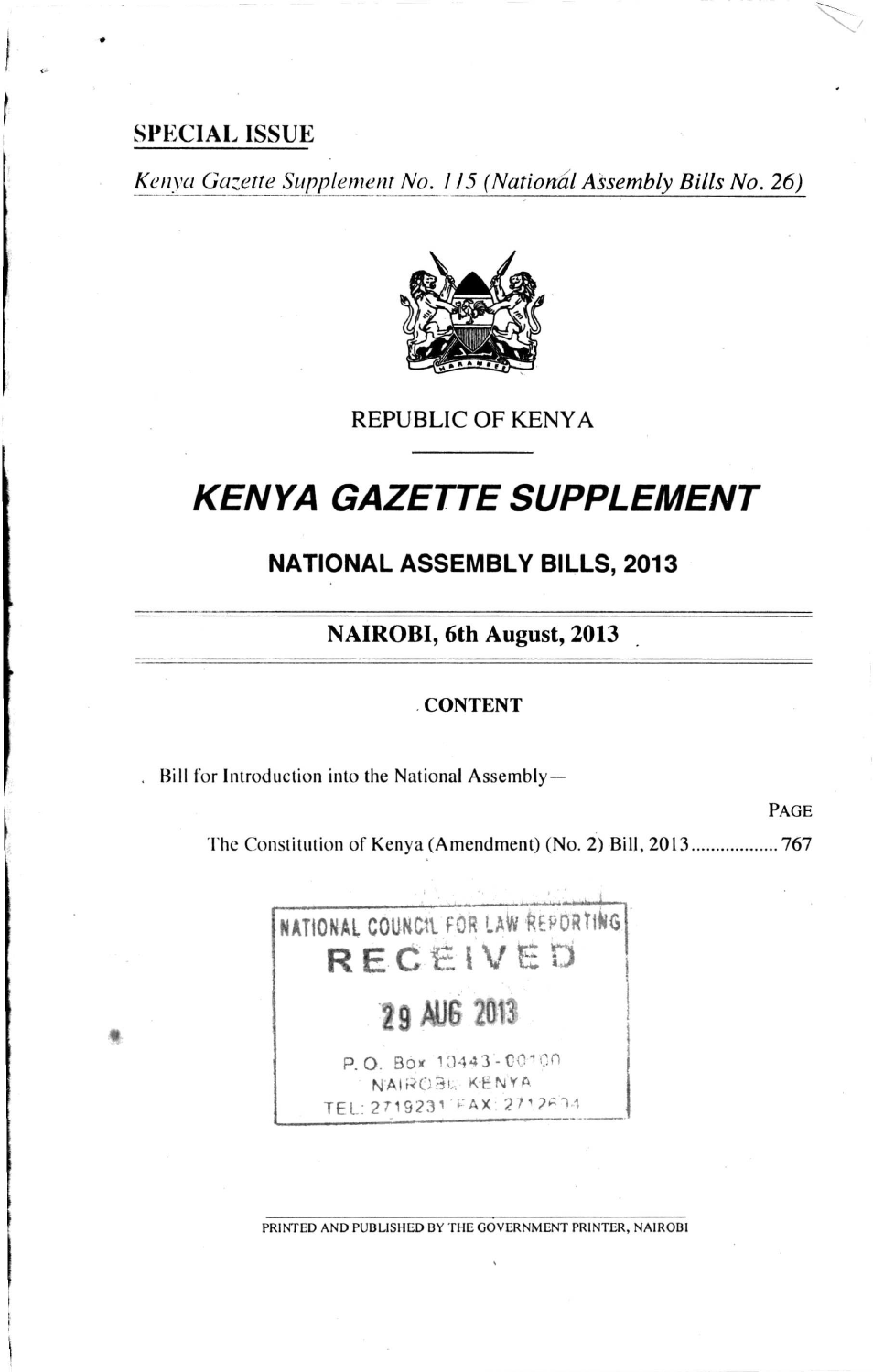# THE CONS'I ITUTION OF KENYA (AMENDMENT) (NO. 2) BILL, 2013

#### A Bill for

### AN ACT of Parliament to amend the Constitution of Kenya

ENACTED by the Parliament of Kenya, as follows-

1. This Bill may be cited as the Constitution of Kenya Short title. (Amendment) Bill, 2013.

2. Article 204 of the Constitution is amended-

- (a) in clause  $(2)$  by deleting the words "national government shall use the Equalization Fund only" and substituting therefor the words 'Equalization Fund shall be used only ";
- (b) by deleting clause 3 (b) and substituting therefor <sup>a</sup> new clause as follows-.
	- $(3)$  The Equalization Fund shall be used-
	- (a) only to the extent that the expenditure of those funds has been approved in an Appropriation Bill enacted by Parliament; and
	- (b) by remitting the monies appropriated under paragraph (a) to the respective constituencies of the areas identified under Article 216 (4) to be used by those constituencies for the purpose for which the appropriation was made in accordance with such fund as Parliament may establish.

Amendment of Articlc 20J of thc Constitution of Kenva.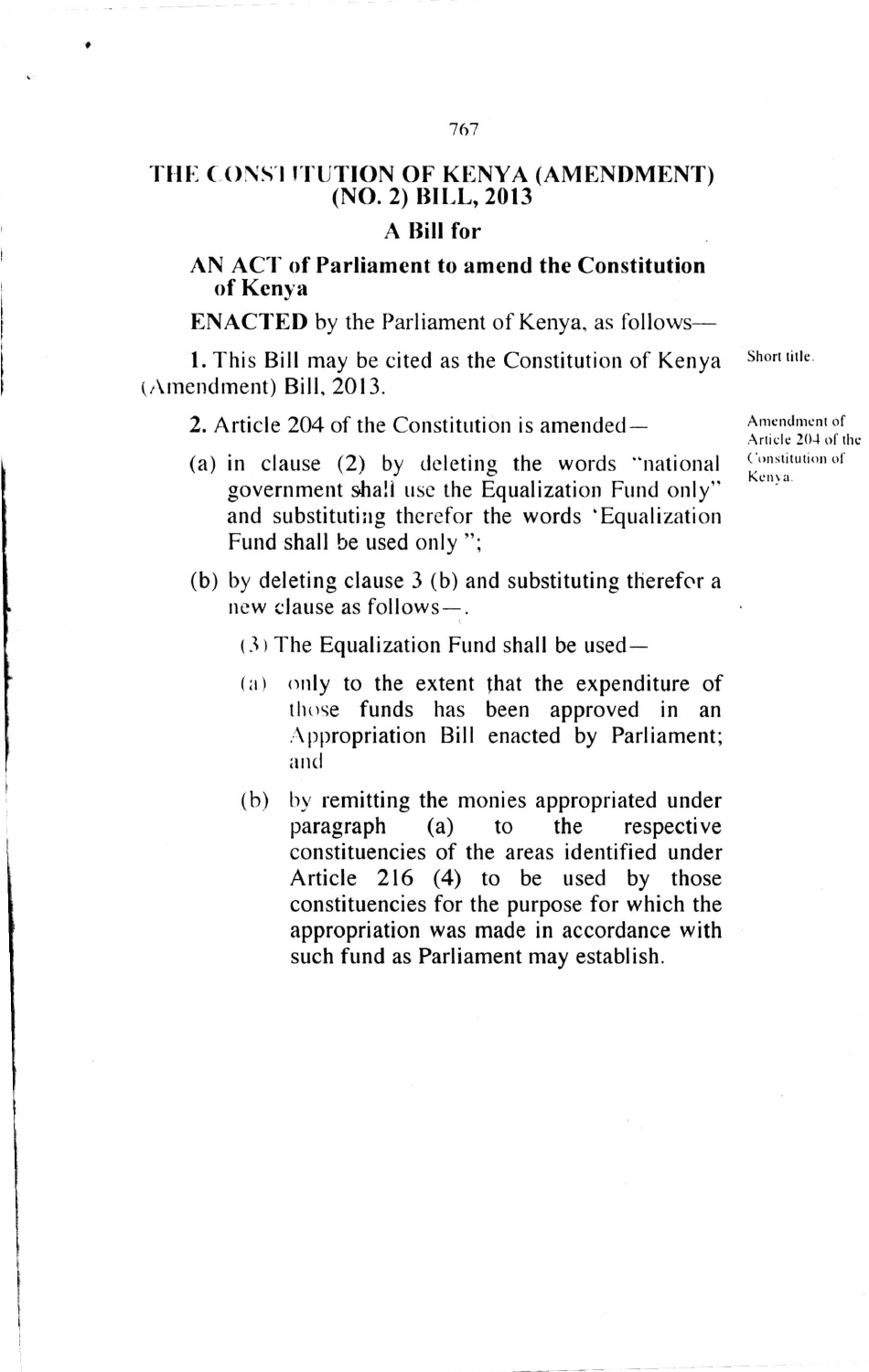## MEMORANDUM OF OBJECTS AND REASONS

The primary objective of this Bill is to amend Articles 204 of the Constitution so as to remove the disbursement of the Equalisation Fund from the purview of the national government and transfer it to the constituencies in which the marginalized areas exist.

This Bill is informed by the fact that the Equalisation Fund was established to assist marginalized areas attain the same level of development as the rest of the Country. Constituencies are therefore better placed to ensure implementation of the identified programmes within their areas of jurisdiction.

This Bill does not infringe or limit any fundamental rights or freedoms nor does it propose to delegate any legislative authority.

The enactment of this Bill shall not occasion additional expenditure on public funds as no referendum is required for its enactment.

Dated the 30th July, 2013.

LATI LELELIT, Member of Parliament.